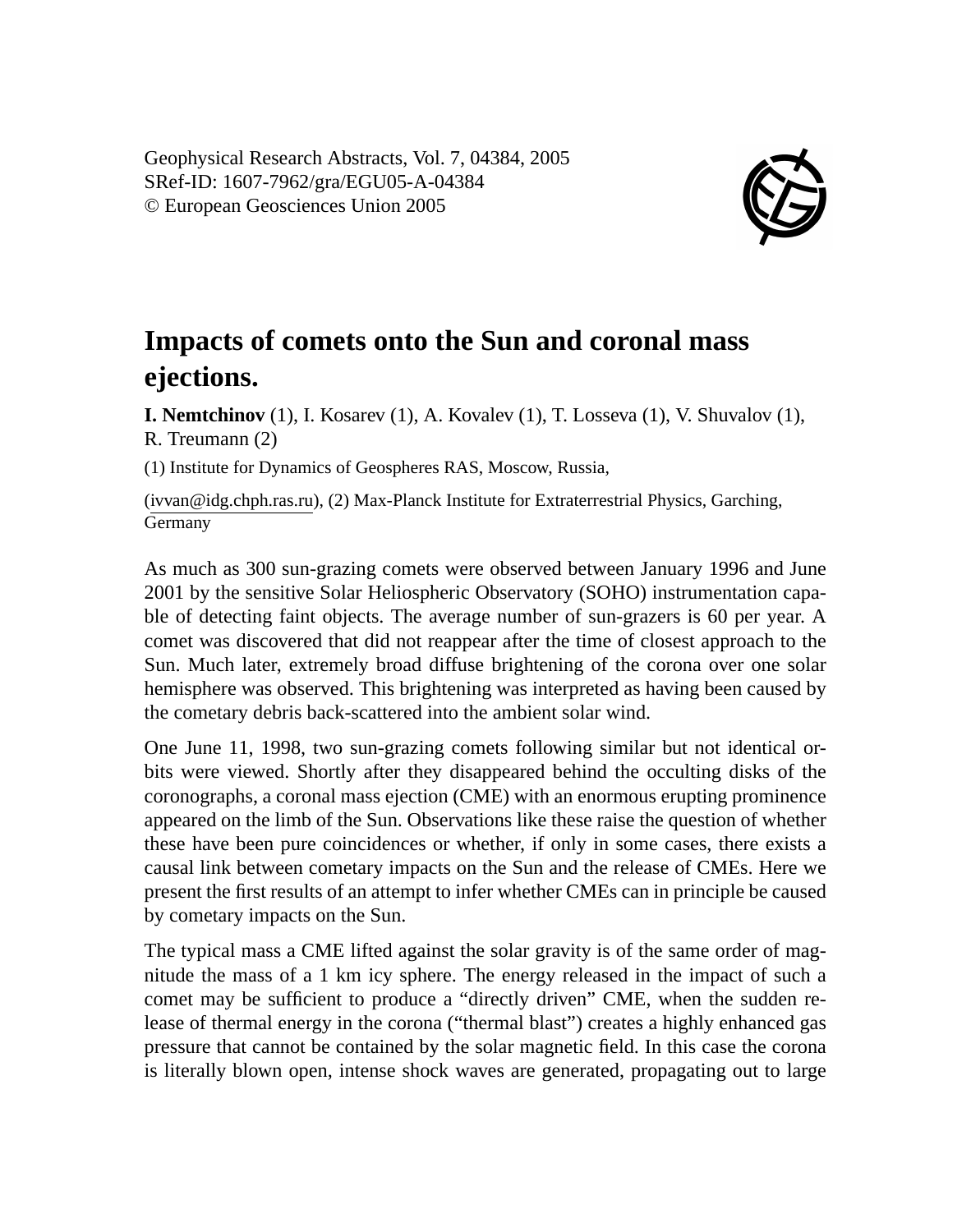distances from the Sun. Historic evidence shows that among sun-grazers there were several large comets. Our previous investigations have shown that large impactors may deeply penetrate into the solar photosphere (e.g. down to an altitude of about 1500 km for a comet 30 km in radius). Energy of these impactors is sufficient for direct ignition of a CME. But impacts of large bodies are rather infrequent, while there are 270 to about 1500 CMEs per year. It is obvious that the main part of the relatively faint sun-grazers is rather small and their mass and energies are much less than those of a typical CME.

Currently the best accepted model of generation of CMEs refers to "stored and released" coronal magnetic energy. This model proposes that CMEs are triggered by micro-instabilities causing anomalous resistivity, current dissipation, and reconnection. The energy fuelling the CME is stored in the corona. The energy of the impactors which may initiate the evolution of micro-instabilities, reconnection of magnetic field lines and ultimately trigger a CME may be substantially less than the final energy of CME. So we should investigate the peculiar properties of impacts of small comets, which previously have not been studied thoroughly.

Simple estimates show that near the Sun the mass of an icy comet evaporated during its approach to the Sun under the action of solar radiation is equivalent to the mass of an icy layer about 100 m thick. Therefore, small sun-grazers may be fully evaporated. These estimates should, however, be corrected as the surface of the comet reaches temperatures much higher than the temperature of volatile evaporation. This claim is supported by the observation of the light curves which show that the normalized brightness depends only on the heliocentric distance of the comet. That can be understood if we assume that the maximum temperature is given by the equilibrium blackbody temperature  $T_B$ . At temperatures of 1600 to 2700 K the refractory material becomes intensely evaporated, while volatiles may evaporate at smaller heliocentric distances.

The determination of the ablation is made more difficult by the complicated radiation transfer processes in the vapour layer. Detailed spectral absorption coefficients in a wide range of temperatures, densities and spectral intervals (in the IR, visible and UV wavelength ranges) were calculated for typical volatile-rich cometary substances and for chondritic components, which may represent a comet after the evaporation of ices. The analysis of these coefficients shows that the evaporating surface is at least partially screened by the vapour layer.

Because of the multitude of molecule absorption bands and lines involved, one needs to introduce a very large number of spectral intervals in order to infer about the real radiation spectrum. The spectral methods for solving the radiation hydrodynamic prob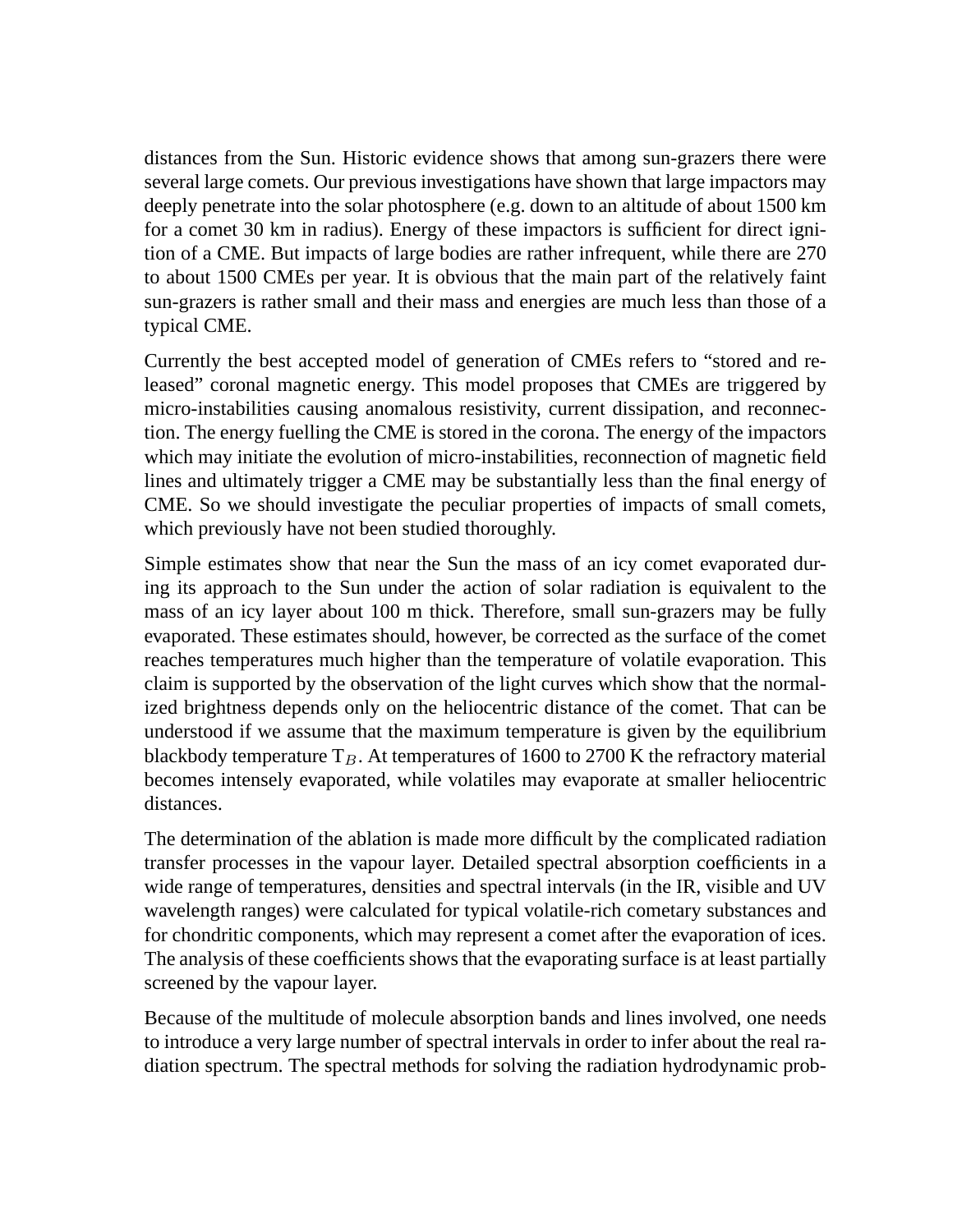lem taking into account the detailed spectrum and angular dependence of the radiation have been developed and used to determine the temperature profile in the vapour layer and the mass ablation rate taking into account both screening of the surface and reradiation.

It is usually assumed that disruption of comets in the atmosphere occurs due to aerodynamic loading during the flight through the dense layers of the atmosphere. Under the action of these aerodynamic forces the comet is deformed in the atmosphere of a planet in a liquid-like manner. In the case of impacts onto the hot Sun in addition to the tidal forces and thermal stresses the ejection of vapour streams from the intensely evaporated surface play an important role. These forces act onto the comet's surface not only during a rather short (several seconds) time interval when the cosmic body passes across the dense layers of the atmosphere. They become rather strong at large heliocentric distances - of the order of one or even several solar radii. The pressure at the surface of the comet is larger than the typical strength of comet. Within the long time of flight (of the order of an hour and more) the cometary body will thus disintegrate. A swarm of fragment surrounded by vapour clouds will thus move to the Sun. Since these fragments have all different sizes some sorting will occur.

Estimates of the vapour density near the surface yield values of the order of 10<sup>−</sup><sup>5</sup> g/cm<sup>3</sup> . During the expansion of the vapour cloud its density decrease and the peripheral layers of the cloud become transparent to the incident radiation. The expansion velocity at maximum temperatures in the range 2000-4000 K is about 1-3 km/s. During the process of vapour expansion and coma formation the density in the outer layers gradually becomes comparable to that of the solar atmosphere.

During the passage of a large comet to the Sun the maximum and average densities of the coma remain approximately at the same level. But from the moment on when the comet becomes fully evaporated the maximum and average densities of the vapor cloud do rapidly decrease. The bigger the body is and the larger time of its evaporation, the larger is the depth of penetration. At the contrary, the earlier the time of full evaporation is, the larger is the altitude of energy release.

The processes of deforming of the vapor cloud and becoming turbulent have been analyzed with the help of numerical simulations similar to those performed for the Jupiter impacts.

The formation of a wake behind the descending comet or vapor cloud facilitates the rise of the plume ascending from the region of energy release. The velocities of ejection are of the same order of magnitude as the escape velocity. The outward propagating shock waves will interact with the solar magnetic field. Intense radio emission similar to that which has been detected in the natural CMEs will be generated in these